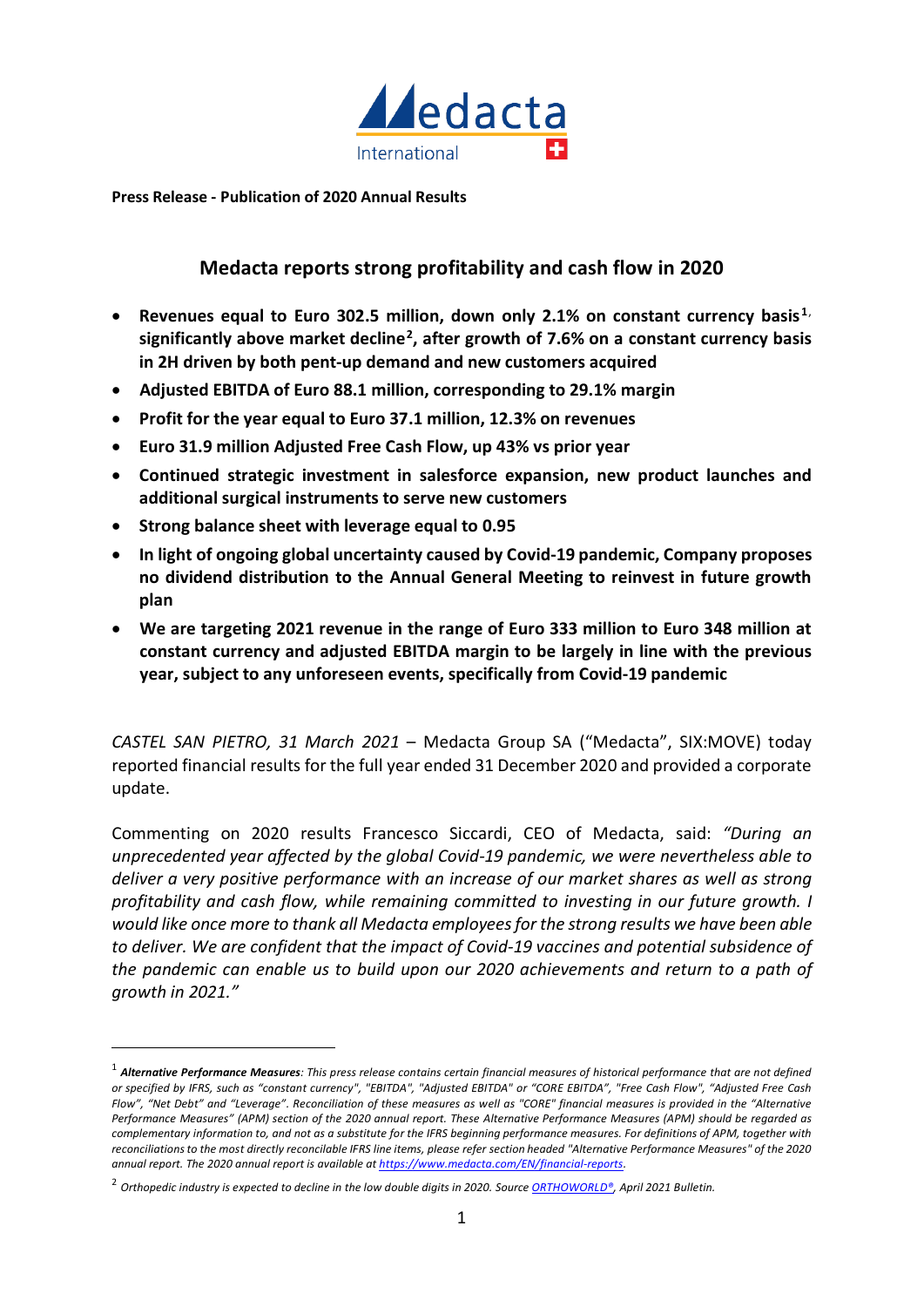## **Our Achievements**

In 2020 we were able to continue to gain market share based on executing our strategy of innovation, medical education and healthcare sustainability.

During the year over 30 new products across our business lines were cleared (CE or FDA), including the FDA clearance on **NextARTM**, our Augmented Reality-Based Surgical Platform with its first application for Total Knee Replacement. This surgical platform has a limited upfront capital investment and reduced cost per case compared with other technologies. NextAR aims to improve surgical accuracy and efficiency via advanced 3D personalized planning tools, unique soft tissue assessment and accurate surgical execution. First surgeries were successfully performed in Australia and in the US, and the number of reference centers supporting future worldwide expansion is increasing.

In the Knee business line, of particular note is the launch of our new **SensiTiN™** coating with low metal ion release designed to reduce the exposure of patients to metallic ions. In the Hip product line we completed the renewal of our primary implant offering and expanded our revision product range. We launched two solutions for 3D pre-operative planning and intraoperative verification in primary total hip replacement, **MyHip® Planner and MyHip® Verifier**, which can deliver a personalized approach to optimize the surgical experience. In the Spine and Shoulder businesses new implants were launched to complete our portfolio, while in Sports Med we have been working on the expansion of our product portfolio and initial market introduction in selected countries.

Our **Marketing and Medical Education Programs** continued through the year, including the implementation of tactical changes and new initiatives designed to maintain existing customers and reach new ones. In 2020 over 2,900 surgeons attended our online and digital education programs, and our Medacta TV achieved more than 22,000 visits. The "M.O.R.E. Surgeon to Surgeon" meetings together with classic Learning Centers were redesigned at national and local levels.

We continued to invest strategically, resulting in significant salesforce expansion across all geographies and development of additional surgical instruments to serve new customers.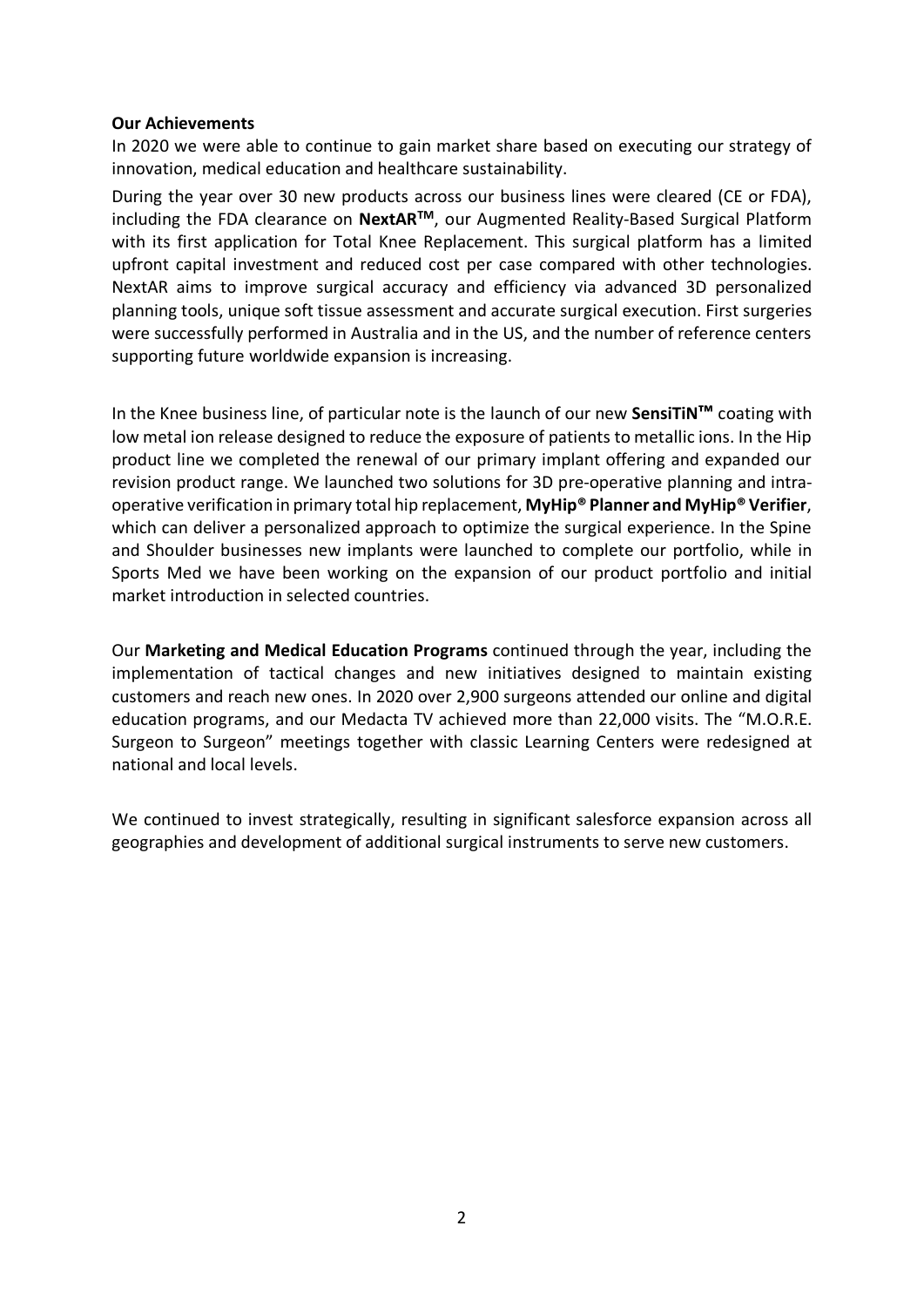#### KEY FINANCIAL FIGURES

| (Million Euro)                           | 31.12.2020 | 31.12.2019 |
|------------------------------------------|------------|------------|
| Revenues                                 | 302.5      | 310.6      |
| Gross Profit                             | 214.3      | 223.7      |
| Profit for the year                      | 37.1       | 11.9       |
| <b>Alternative Performance Measures:</b> |            |            |
| EBITDA                                   | 86.5       | 53.3       |
| Adjusted EBITDA*                         | 88.1       | 91.5       |
| Adjusted EBITDA margin*                  | 29.1%      | 29.5%      |
| Free Cash Flow                           | 25.4       | 0.6        |
| Adjusted Free Cash Flow**                | 31.9       | 22.3       |
| (Million Euro)                           |            |            |
| <b>Total Assets</b>                      | 441.9      | 412.6      |
| <b>Total Equity</b>                      | 164.7      | 123.2      |

\* Adjusted for provisions on litigations (Euro 0.7 million), extraordinary legal expenses (Euro 3.1 million) and gains realized through the release of prior years provisions (Euro 2.1 million). The reconciliation is provided in the "Alternative Performance Measures" section of the Annual Report.

Equity Ratio 37.3% 29.9% Number of employees and the state of employees and the state of employees and the state of employees and the state of employees and the state of the state of the state of the state of the state of the state of the state of

\*\* Adjusted for extraordinary legal expenses (Euro 3.1 million) and non-recurring investments (Euro 3.4 million). Please see the "Alternative Performance Measures" section of the Annual Report

#### **Revenue Analysis**

Revenue was EUR 302.5 million in 2020 compared to EUR 310.6 million in 2019, a decrease of 2.6% on a reported currency basis and 2.1% on a constant currency basis. In the second half of the year revenue was EUR 167.7 million, an increase of 7.6% on a constant currency basis, largely compensating the first half results. The second half acceleration was sustained by both pent-up demand and the addition of new customers, despite the imposition of further restrictions from the pandemic resurgence starting in the end of October.

The various levels of restrictions imposed during the year across our geographies and diverse patterns of momentum in pre-Covid sales growth resulted in different impacts on our product lines and geographies.

In the core business Medacta reported sales of EUR 153.1 million and EUR 106.2 million in the **Hip and Knee** lines, respectively. The product lines' growth declined compared to 2019 (Hip -6.1% and Knee -4.1% at constant currency) due to postponement of elective procedures in the first half, partially compensated by an effective backlog recovery since June, limited by the second wave starting in October. The **Spine** business line reported revenue of EUR 28.9 million, an increase of 14.6% at constant currency driven by newly launched products, salesforce expansion and a gain in market share, particularly in the US. The **Extremities** business line, made by Shoulder and Sports Med, was able to achieve 46.6% growth at constant currency and reported revenue of EUR 14.3 million. The business line grew in all geographies despite the Covid-19 impact, thanks to the strong sales momentum carried over by expansion of our product portfolio, with an increase of our market share, especially in Europe.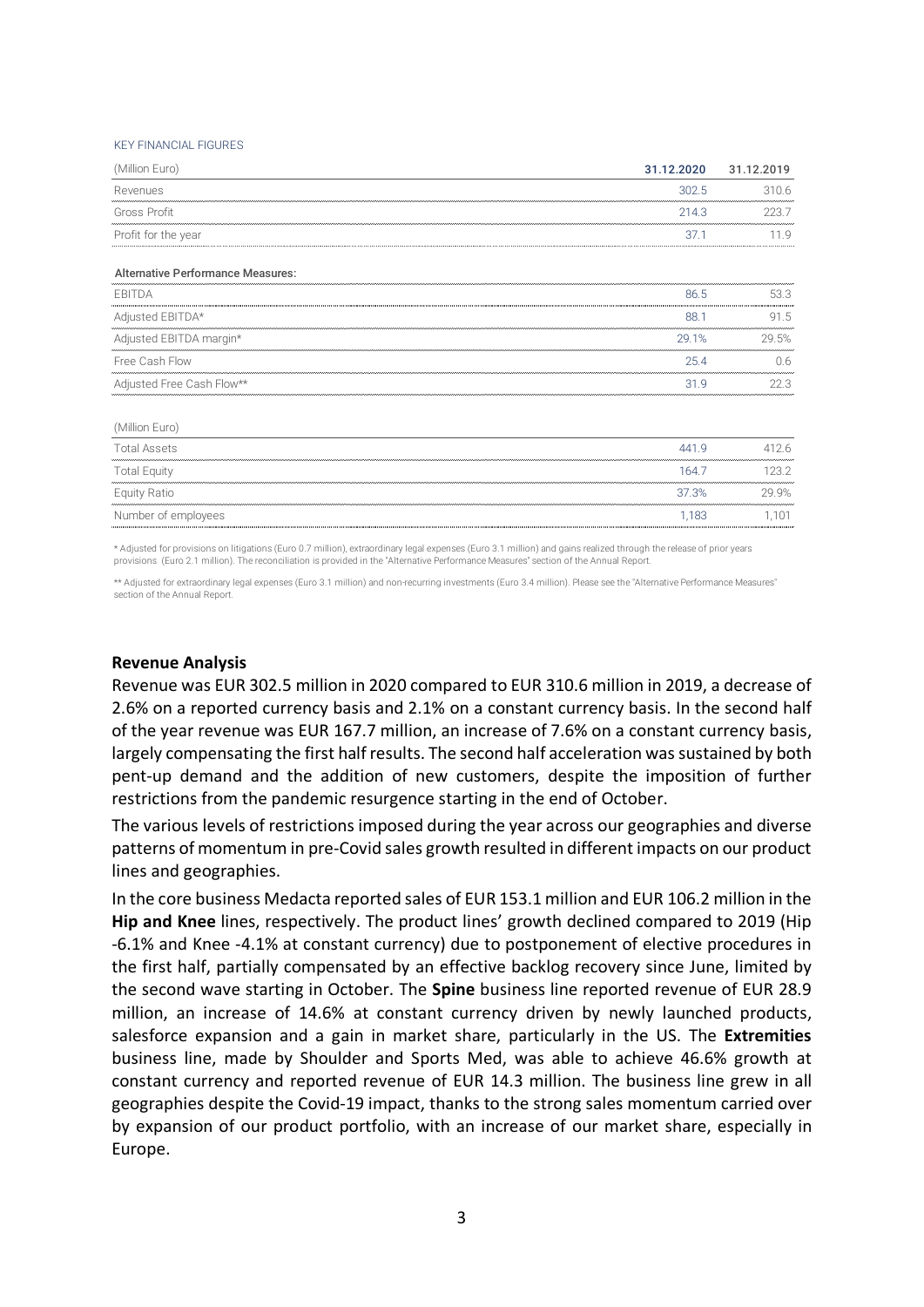**Europe** registered a negative growth of 6.0% at constant currency and reported sales of Euro 129.3 million with a significant recovery in the second half of the year. The **North America** market reported sales of Euro 92.7 million, substantially unchanged at constant currency compared with the previous year (-1.0%). **APAC** delivered a positive performance of 9.2% at constant currency and reported Euro 72.0 million, thanks to a limited pandemic impact in Japan and Australia together with a gain of new customers through the expansion of our salesforce. **RoW** recorded negative growth of 29.2% at constant currency and reported sales of Euro 8.5 million due to stocking distributors reducing purchases in response to the Covid-19 pandemic.

## **Gross Profit Performance**

The gross profit was EUR 214.3 million compared to EUR 223.7 million in the previous year. The gross profit margin was equal to 70.8% compared to 72.0% in 2019. The change was primarily due to incremental depreciation of new surgical instruments to sustain future growth in a year with declining sales, expected price reductions in certain countries and negative currency impact.

## **Strong Adjusted EBITDA Margin of 29.1%**

The adjusted EBITDA amounted to EUR 88.1 million (EUR 91.5 million in 2019), corresponding to a margin of 29.1% compared to 29.5% in 2019. Management's discretionary costcontainment initiatives, along with the savings in sales and marketing costs due to Covid-19 restrictions, allowed the Group to maintain the profitability largely in line with the prior period. Fixed costs savings, derived primarily from reduced travel and participation in congresses, as well as voluntary pay cuts decided by management contributed to preserving the Group's profitability.

## **Solid Balance Sheet**

Medacta's balance sheet remains robust, with total assets increasing to EUR 441.9 million and an equity ratio of 37.3% at the end of the reporting period (29.9% in 2019). The adjusted free cash flow generated in 2020 amounted to EUR 31.9 million after significant investments in new instruments and research and development to sustain the future growth of Medacta. During 2020, in a prudent effort to strengthen our balance sheet and continue to invest in our Group's future growth, and in light of uncertainty due to the pandemic, our Board of Directors decided not to propose to the Annual General Meeting any distribution of the dividend for the 2020 financial year.

## **2021 Outlook**

We will continue to monitor the evolution of the Covid-19 pandemic and impact on our reference market, while remaining committed to our future growth. Despite uncertainty remaining in some geographies, we believe Medacta is well positioned to deliver growth as a result of our global geographic presence and product mix, continued innovation with several new product introductions expected during the year, hiring plans for expansion in all geographies, and a focus on the US market. We are targeting 2021 revenue in the range of Euro 333 million to Euro 348 million at constant currency and adjusted EBITDA margin to be largely in line with the previous year, subject to any unforeseen events, specifically from Covid-19 pandemic.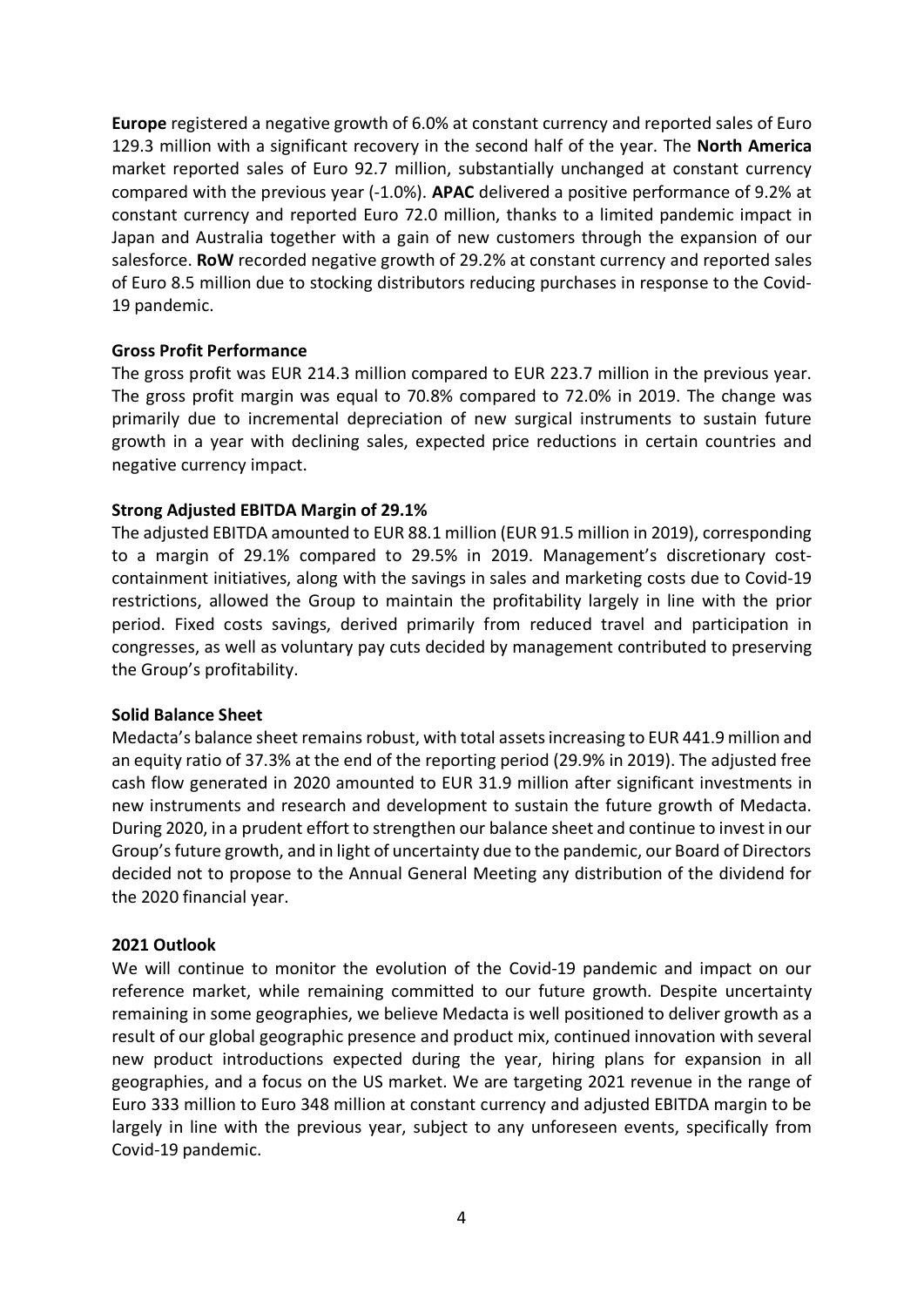## **Detailed Reporting**

Medacta's Annual Report 2020 can be downloaded via this link: <https://www.medacta.com/EN/financial-reports>

## **Forward Financial Calendar**

- 25 May 2021 Annual General Meeting
- 20 July 2021 Publication of 2021 Half-year unaudited top-line figures
- 10 September 2021 Half-year results 2021

## **Webcast Today at 3:00 pm (CEST)**

Medacta Group SA will present its Full Year 2020 Financial Results during a webcast today at 3:00 pm (CEST). The results call will be headed by Francesco Siccardi (CEO) and Corrado Farsetta (CFO). The conference will be held in English.

Live-Link:<https://www.webcast-eqs.com/medactaint20210331>

For participants to the conference call (slides only): <https://www.webcast-eqs.com/medactaint20210331/no-audio>

Dial-in numbers for conference call function only: CH: +41 445806522 DE: +49 69201744220 UK: +44 2030092470 USA: +1 8774230830

PIN: 37721714#

## *Contact*

*Medacta International SA Gianna La Rana, Head of Investor Relations Phone: +41 91 696 14 95 investor.relations@medacta.ch*

## *About Medacta*

*Medacta is an international company specializing in the design, production, and distribution of innovative orthopaedic products, as well as in the development of accompanying surgical techniques. Established in 1999 in Switzerland, Medacta is active in joint replacement, spine surgery, and sports medicine. Medacta is committed to improving the care and well-being of patients and maintains a strong focus on healthcare sustainability. Medacta's innovation, forged by close collaboration with surgeon leaders globally, began with minimally invasive surgical techniques and has evolved into personalized solutions for every patient. Through the M.O.R.E. Institute, Medacta supports surgeons with a comprehensive and tailored program dedicated to the advancement of medical education. Medacta is headquartered in Castel San Pietro, Switzerland, and operates in over 40 countries.*

## *Disclaimer*

*This press release has been prepared by Medacta Group SA ("Medacta" and together with its subsidiaries, "we", "us" or the "Group"). The information contained in the press release does not purport to be comprehensive and is not to be taken as containing any securities advice, recommendation, offer or invitation to subscribe for, purchase or redeem any securities regarding Medacta. The information contained in the press release does not purport to be comprehensive. Please refer to the Medacta 2020 Annual Report available on our website at [https://www.medacta.com/EN/investors.](https://www.medacta.com/EN/investors)*